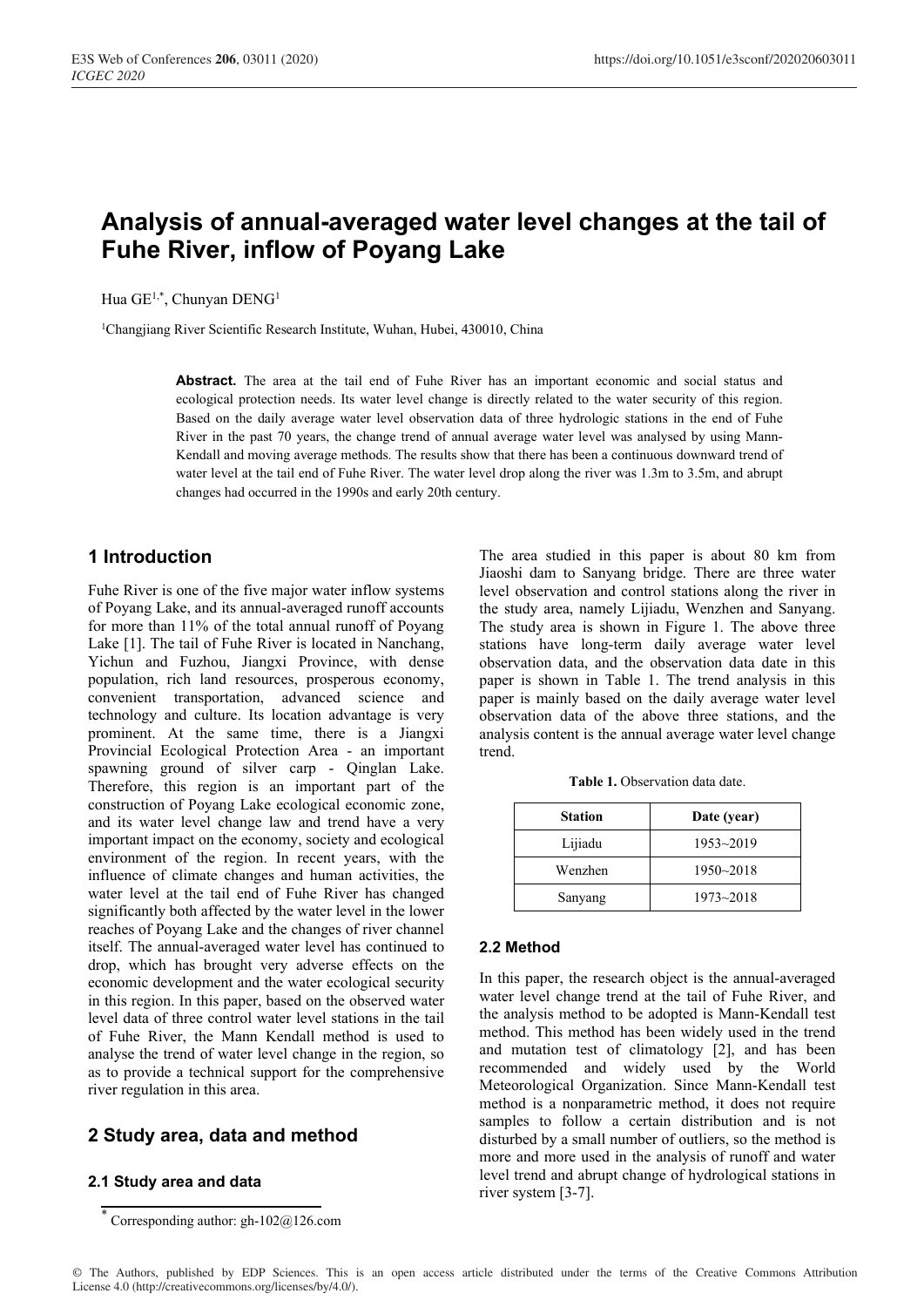The statistical value *Z* in this method has a standard normal distribution. If  $Z > 0$ , it indicates that the sequence has an upward trend, otherwise, it indicates a downward trend. At the same time, UF and UB are used to draw curves in this method, and the time corresponding to the intersection point of UF and UB lines is the start time of mutation.

At the same time, the moving average method [8] is used to analyse the change trend of the annual average water level in this paper. The moving average method is based on the simple average method. It calculates the moving average value by increasing and decreasing the old and new data in order to eliminate the accidental change factors, find out the development trend of things, and make prediction accordingly. The moving average period is 5 years in this paper.



**Fig. 1.** Map of the study area.

# **3 Results and discussion**

#### **3.1 Trend analysis**

Table 2 shows the statistical value Z of annual average water level of each station according to Mann-Kendall method. It can be seen from the table that the Z value of each station is less than 0, which indicates that the annual average water level at the end of Fuhe River shows an obvious downward trend.

Figure 2 shows the moving average variation of annual average water level at each water level station in the tail of Fuhe River. It can be seen from the figure that the moving average line of each station has a downward trend. The water level of Lijiadu, Wenzhen and Sanyang is about3.5m, 1.3m and 3.3m, respectively.

According to the trend analysis results of the moving average method and Mann-Kendall method, it can be seen that the annual average water level in the tail area of Fuhe River has shown an obvious downward trend since the 1950s.

| <b>Station</b> | Z-stat  | trend |
|----------------|---------|-------|
| Lijiadu        | $-8.32$ | yes   |
| Wenzhen        | $-9.39$ | yes   |
| Sanyang        | $-3.07$ | yes   |

**Table 2.** Statistical value of Z in Mann-Kendall method.

#### **3.2 Mutation analysis**

Figure 3~5 shows the variation of UF and UB curves of each station. It can be seen from the figures that there is an intersection point between the UF and UB curves of the three stations, which indicates that the annual average water level of the three water level stations has abrupt changes. The abrupt changes of Lijiadu, Wenzhen and Sanyang stations occurred between 1998~1999, 1988~1989 and 2002~2003, respectively.

#### **3.3 Discussion**

The above analysis results show that the annual average water level in the tail of Fuhe River has an obvious downward trend and a mutation change time point. The Enlightenment from the above results is that we must pay enough attention to the problem of water level drop at the end of Fuhe River. On the one hand, the decline of water level will bring obvious adverse effects on water intake and navigation in the area along the river, which will cause water intake difficulties and navigation obstacles. On the other hand, the wetland area decreases after the water level drops, which brings great challenges to the survival of migratory birds and zooplankton. The adverse effects of water level drop must be considered in the comprehensive river regulation in this area.

In order to better carry out a comprehensive river regulation, further research should clarify the internal causes of water level changes in this region, and remedy specific problems to ensure the water safety of the region.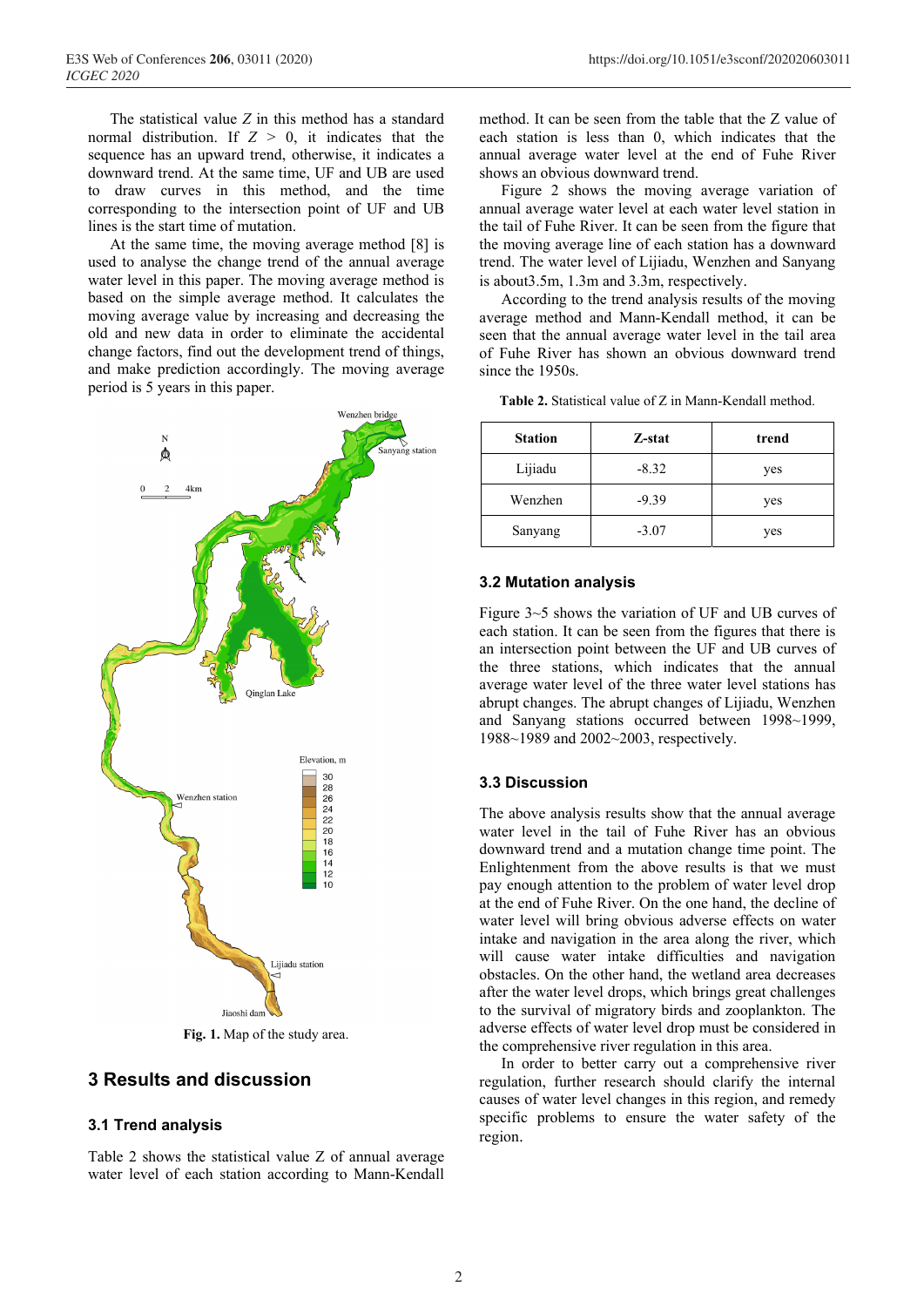